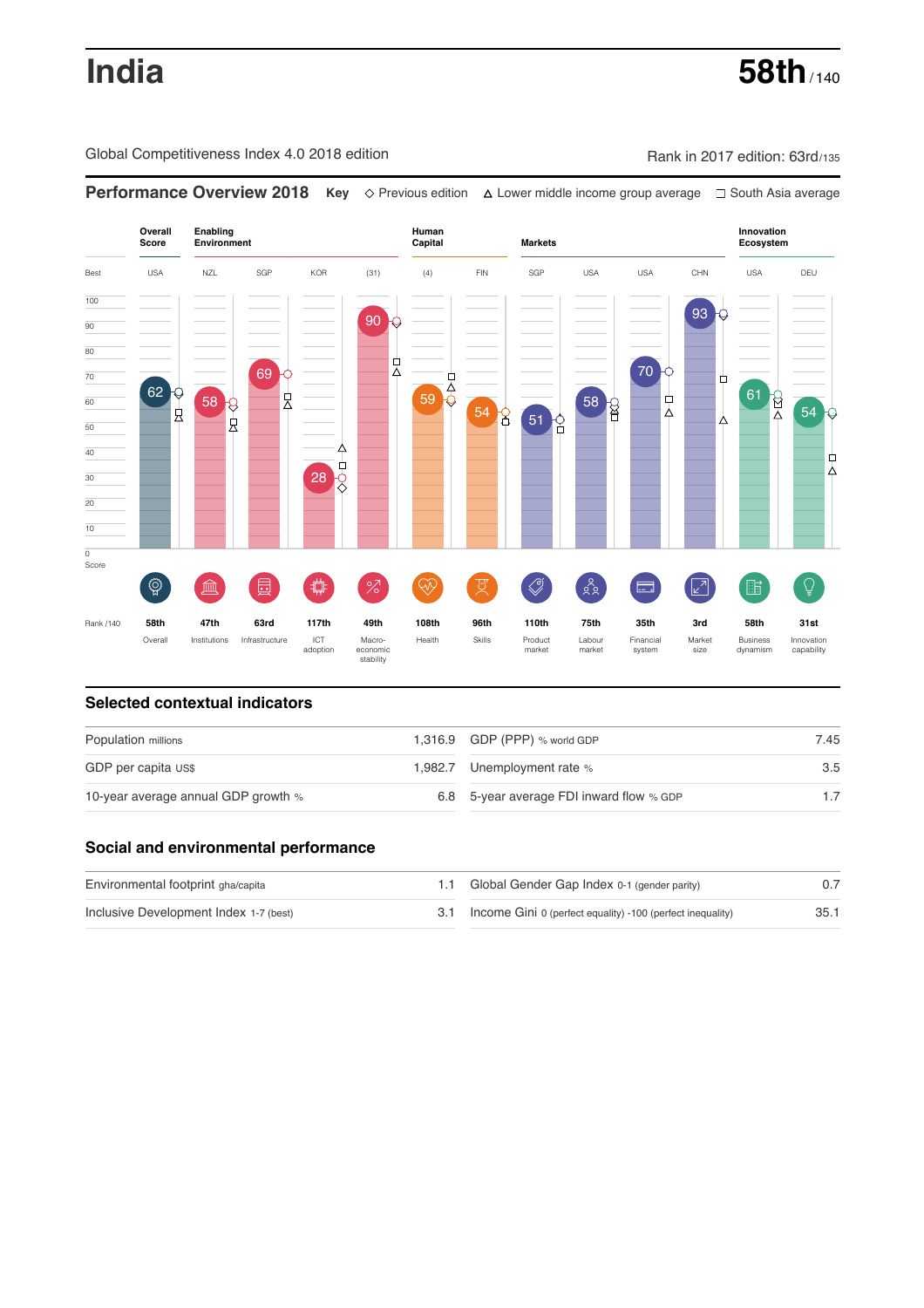| <b>Index Component</b>                                                   | Value                        | Score *          | Rank/140       | <b>Best Performer</b>       |
|--------------------------------------------------------------------------|------------------------------|------------------|----------------|-----------------------------|
| 寙<br>Pillar 1: Institutions 0-100 (best)                                 |                              | 57.9 ↑           | 47             | <b>New Zealand</b>          |
| 1.01 Organized crime 1-7 (best)                                          | 4.4                          | 57.3 ↑           | 90             | Finland                     |
| 1.02 Homicide rate /100,000 pop.                                         | 3.2                          | 90.8 $\uparrow$  | 75             | Multiple (9)                |
| 1.03 Terrorism incidence 0 (very high) -100 (no incidence)               | 26.3                         | 26.3 ↑           | 137            | Multiple (24)               |
| 1.04 Reliability of police services 1-7 (best)                           | 4.6                          | 60.3 $\uparrow$  | 60             | Finland                     |
| 1.05 Social capital 0-100 (high)                                         | 49.5                         | 49.5 ↑           | 78             | Australia                   |
| 1.06 Budget transparency 0-100 (best)                                    | 80.8                         | $80.8 =$         | 18             | Multiple (2)                |
| 1.07 Judicial independence 1-7 (best)                                    | 4.6                          | 60.7 ↑           | 41             | Finland                     |
| 1.08 Efficiency of legal framework in challenging regulations 1-7 (best) | 4.5                          | 58.5 ↑           | 18             | Finland                     |
| 1.09 Freedom of the press 0-100 (worst)                                  | 43.2                         | 56.8 $\sqrt{ }$  | 112            | Norway                      |
| 1.10 Burden of government regulation 1-7 (best)                          | 4.5                          | 58.9 ↑           | 16             | Singapore                   |
| 1.11 Efficiency of legal framework in settling disputes 1-7 (best)       | 4.5                          | 58.7 ↑           | 32             | Singapore                   |
| 1.12 E-Participation Index 0-1 (best)                                    | 0.96                         | $95.5$ ↑         | 15             | Multiple (3)                |
| 1.13 Future orientation of government 1-7 (best)                         | 4.7                          | 60.9 $\uparrow$  | 21             | Singapore                   |
| 1.14 Incidence of corruption 0-100 (best)                                | 40.0                         | $40.0 =$         | 69             | New Zealand                 |
| 1.15 Property rights 1-7 (best)                                          | 4.8                          | 63.6 ↑           | 45             | Finland                     |
| 1.16 Intellectual property protection 1-7 (best)                         | 4.6                          | 60.1 $\uparrow$  | 45             | Finland                     |
| 1.17 Quality of land administration 0-30 (best)                          | 8.2                          | 27.3 ↑           | 112            | Singapore                   |
| 1.18 Strength of auditing and reporting standards 1-7 (best)             | 4.7                          | 62.3 $\uparrow$  | 63             | Finland                     |
| 1.19 Conflict of interest regulation 0-10 (best)                         | 7.3                          | 73.0 ↑           | 20             | Multiple (2)                |
| 1.20 Shareholder governance 0-10 (best)                                  | 8.7                          | $87.0 =$         | $\overline{2}$ | Kazakhstan                  |
| 囩<br>Pillar 2: Infrastructure 0-100 (best)                               | $\qquad \qquad \blacksquare$ | 68.7 ↑           | 63             | Singapore                   |
| 2.01 Road connectivity index 0-100 (best)                                | 62.0                         | $62.0 =$         | 76             | <b>United States</b>        |
| 2.02 Quality of roads 1-7 (best)                                         | 4.4                          | 57.4 $\uparrow$  | 51             | Singapore                   |
| 2.03 Railroad density km of roads/square km                              | 20.1                         | $50.2 =$         | 38             | Multiple (20)               |
| 2.04 Efficiency of train services 1-7 (best)                             | 4.5                          | 57.9 $\sqrt{ }$  | 26             | Switzerland                 |
| 2.05 Airport connectivity score                                          | 1,224,525.6                  | $100.0 =$        | 4              | Multiple (8)                |
| 2.06 Efficiency of air transport services 1-7 (best)                     | 4.8                          | 64.1 $\uparrow$  | 53             | Singapore                   |
| 2.07 Liner Shipping Connectivity Index 0-157.1 (best)                    | 52.9                         | 52.9 $\sqrt{ }$  | 28             | Multiple (4)                |
| 2.08 Efficiency of seaport services 1-7 (best)                           | 4.6                          | 60.4 $\sqrt{ }$  | 40             | Singapore                   |
| 2.09 Electrification rate % pop.                                         | 82.0                         | 82.0 ↑           | 105            | Multiple (66)               |
| 2.10 Electric power transmission and distribution losses % output        | 18.6                         | 84.8 ↑           | 110            | Multiple (9)                |
| 2.11 Exposure to unsafe drinking water % pop.                            | 32.0                         | 69.4 $\uparrow$  | 106            | Multiple (23)               |
| 2.12 Reliability of water supply 1-7 (best)                              | 4.7                          | 60.9 $\sqrt{ }$  | 74             | Switzerland                 |
|                                                                          |                              |                  |                |                             |
| ₽<br>Pillar 3: ICT adoption 0-100 (best)                                 |                              | 28.0 $\uparrow$  | 117            | Korea, Rep.                 |
| 3.01 Mobile-cellular telephone subscriptions /100 pop.                   | 87.3                         | 72.7 ↑           | 111            | Multiple (68)               |
| 3.02 Mobile-broadband subscriptions /100 pop.                            | 25.8                         | n/a              | 116            | <b>United Arab Emirates</b> |
| 3.03 Fixed-broadband Internet subscriptions /100 pop.                    | 1.3                          | $2.7 +$          | 107            | Switzerland                 |
| 3.04 Fibre Internet subscriptions /100 pop.                              | 0.0                          | n/a              | 97             | Korea, Rep.                 |
| 3.05 Internet users % pop.                                               | 29.5                         | 29.5 ↑           | 103            | Iceland                     |
| <sup>%</sup> Pillar 4: Macroeconomic stability 0-100 (best)              |                              | 89.8 ↑           | 49             | Multiple (31)               |
| 4.01 Inflation annual % change                                           | 4.1                          | $99.9 \text{ A}$ | 75             | Multiple (74)               |
| 4.02 Debt dynamics 0-100 (best)                                          | 79.8                         | 79.8 ↑           | 53             | Multiple (36)               |
| ₩<br>Pillar 5: Health 0-100 (best)                                       |                              | 59.0 $\uparrow$  | 108            | Multiple (4)                |
| 5.01 Healthy life expectancy years                                       | 58.9                         | 59.0 $\uparrow$  | 107            | Multiple (4)                |
| 섯<br>Pillar 6: Skills 0-100 (best)                                       |                              | 54.5 ↑           | 96             | <b>Finland</b>              |
| 6.01 Mean years of schooling Years                                       | 6.0                          | $40.0 =$         | 114            | Finland                     |
| 6.02 Extent of staff training 1-7 (best)                                 | 4.6                          | $59.4$ 1         | 33             | Switzerland                 |
| 6.03 Quality of vocational training 1-7 (best)                           | 4.6                          | 60.6 $\uparrow$  | 33             | Switzerland                 |
| 6.04 Skillset of graduates 1-7 (best)                                    | 4.6                          | 60.5 $\uparrow$  | 36             | Switzerland                 |
| 6.05 Digital skills among population 1-7 (best)                          | 4.6                          | 60.5 $\uparrow$  | 48             | Sweden                      |
| 6.06 Ease of finding skilled employees 1-7 (best)                        | 4.7                          | 61.4 $\uparrow$  | 34             | <b>United States</b>        |
| 6.07 School life expectancy Years                                        | 12.3                         | 68.6 ↑           | 96             | Multiple (9)                |
| 6.08 Critical thinking in teaching 1-7 (best)                            | 4.6                          | 60.6 $\uparrow$  | 17             | <b>United States</b>        |
| 6.09 Pupil-to-teacher ratio in primary education Ratio                   | 35.2                         | 37.0 ↓           | 115            | Multiple (6)                |